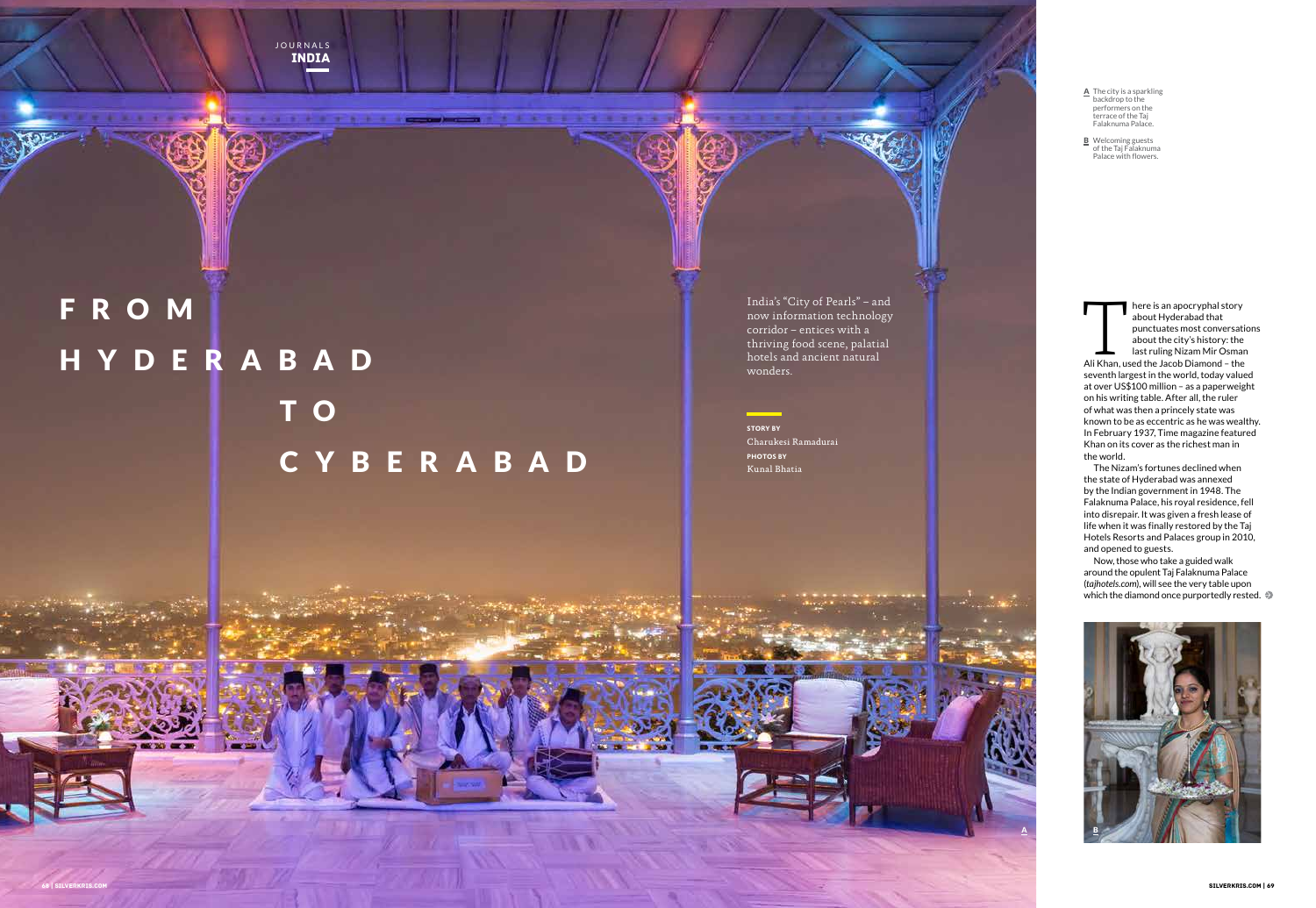C The very desk where the Jacob Diamond was purportedly used

READ THIS<br>STORY ONLINE AT<br>**SILVERKRIS.COM** 

journals india



E The 16th-century Charminar monument.

as a paperweight. D A horse-drawn carriage takes arriving guests from the gate to the entrance of the Taj

Falaknuma Palace.



There is no better address in Hyderabad today. Regardless of whether you stay at the palace, drop in for a meal (be sure to reserve ahead) at the Indian restaurant Adaa, known for its authentic recipes from the erstwhile royal kitchens. Or take high tea in the manner of sahibs (masters) from another age at The Jade Room, which provides splendid views of the old city. Life in the old city represents a

Hyderabad from the past, with its iconic 16th-century Charminar monument, calls Start your exploration of Secunderabad with a stroll on the boulevard known as Necklace Road, along the manmade Hussain Sagar Lake. This is where young  $\clubsuit$ 

for prayer from the Mecca Masjid mosque, and rows of shops selling glittery bangles and smooth pearls.

A note of quirkiness still exists in this part of town, perhaps a legacy of the Nizams. The Sudha Cars Museum (*19-5- 15/1/D, Bahadurpura X-Road, Tel: 91 40 2446 3376*), which proudly labels itself the "world's only wacky car museum", is proof of this. Fully functional, the cars here come in all shapes, ranging from billiards tables and burgers to cricket bats and cameras.

But to see how Hyderabad really lives now, head out of its crowded heart towards the area known as Secunderabad. Called Hyderabad's twin city by locals, Secunderabad was established by the British in the early 19th century as a cantonment. It was later absorbed by the city of Hyderabad and now comprises its more cosmopolitan suburbs.

## **BY THE LAKE**

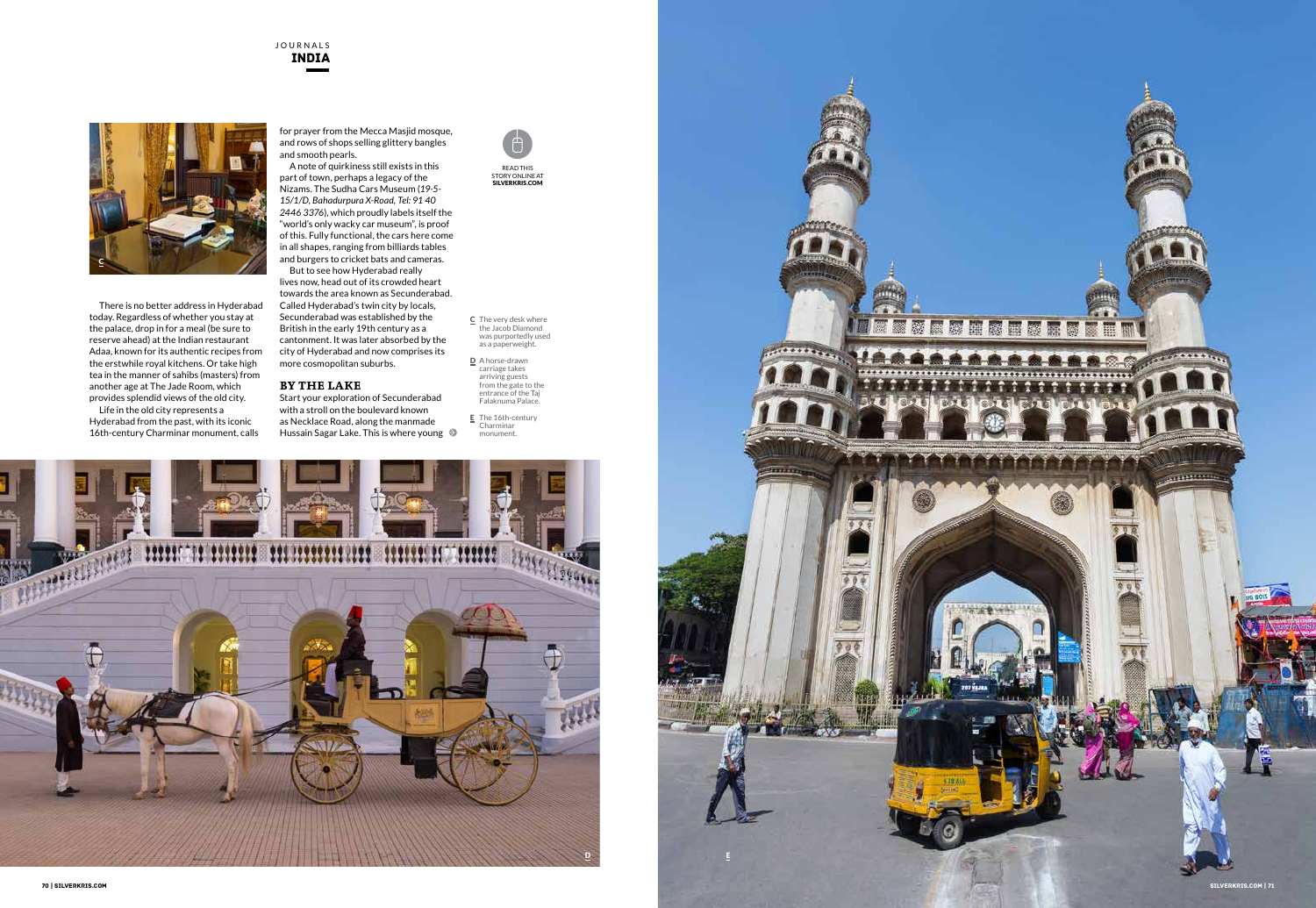journals india

yeast) and stew. And don't leave without tasting Hyderabad's signature dish, the mutton biryani (spiced rice dish).

"Hyderabad is changing and the young crowd is ready to experiment with new [dishes]. Yet, they keep coming here because they also like to remain in touch with the flavours of home," says its chef Chalapathi Rao, who is better known as

chef Challu.

Once you've had your fill of Indian food, head to the new Olive Bistro (*olivebarandkitchen.com*) with the hip Hyderabadis. With its lakeside location by the Durgam Cheruvu, and Mediterranean menu, it's just the place for a long leisurely lunch. Think Greek-style farmer's salad, wood oven-baked cannelloni, and saffron

and vanilla panna cotta.

Follow lunch with Belgian craft beers at M OB (*Road 92 Jubilee Hills*), which fans have christened Mad Over Beer. The Trappist beer Westmalle Dubbel and the fruity La Pecheresse are especially popular. If mixed drinks are more to your taste, head to Over the Moon (*overthemoon.in*),

**HIDDEN** HYDERABAD

and old gather to catch up with friends once the sun goes down. With several parks, fast food joints and a giant statue of the Buddha looking on from the middle of the lake, this is a good place to shoot the breeze with locals.

**LOCAL EATS** Move beyond the Hyderabadi biryani and challenge your stomach to

Final properties the contract that<br>
a hot Andhra thali (meat<br>
olive<br>
Olive<br>
The Spicy Venue (*Road*<br>
No. 10 Jubilee Hills, Tel: 91<br>
40 6559 5522). If not the a hot Andhra thali (meat or vegetarian platter) at The Spicy Venue (*Road No. 10 Jubilee Hills, Tel: 91 40 6559 5522*). If not the thali, try their fiery and tart dosakaya mutton and gongura chicken with rice.

If you prefer to enjoy views of the lake from the comfort of your room, check in to The Park Hyderabad *(theparkhotels.com)*. Its star attraction is the Kismet nightclub, especially on Friday evenings when the D J plays peppy Bollywood numbers.

One of my newfound passions is exploring the granite rock formations in<br>and around Hyderabad. Society to Save Rocks<br>(*saverocks.org*) organise a<br>guided walk on the third Sunday of every month. The rocks are more than two billion years old and are of cultural and religious significance.

# **HIGH ON THE HILLS**

The real action, however, is in the swanky suburbs of Jubilee Hills and Banjara Hills, where the rich and famous of Hyderabad have always resided. The undulating terrain in this area gives these adjacent neighbourhoods their suffix.

Begin with an authentic south Indian meal at the modern Simply South (*chefchallu.com*). If you can bear the spice, try the chepa vepudu (dry fish) or uragai mamsam (pickled mutton), or play safe with a mild appam (rice pancake fermented with



Bistro is the place for a leisurely lunch or



drink.

vepudu from Simply South.

For the i n teractive VERSION OF THIS<br>STORY, DOWNLOAD SILVERKRIS ON<br>TABLET s t

**jonty rajagopalan,**  who runs Detours tours in Hyderabad, shares her local favourites.

#### **BARGAIN BUYS**

I always love shopping for kalamkari (hand-painted) stoles and dupattas (scarves) at Creative Bee (*creativebee.in*). They also stock some of the most unique handwoven saris.

#### **HERITAGE HAUNTS**

#### **UNIQUE EXPERIENCES**

Keep a lookout for interactive art and cultural events at Our Sacred Space (oursacredspace.in) in<br>Secunderabad. They also have interesting activities for children, especially during holidays.